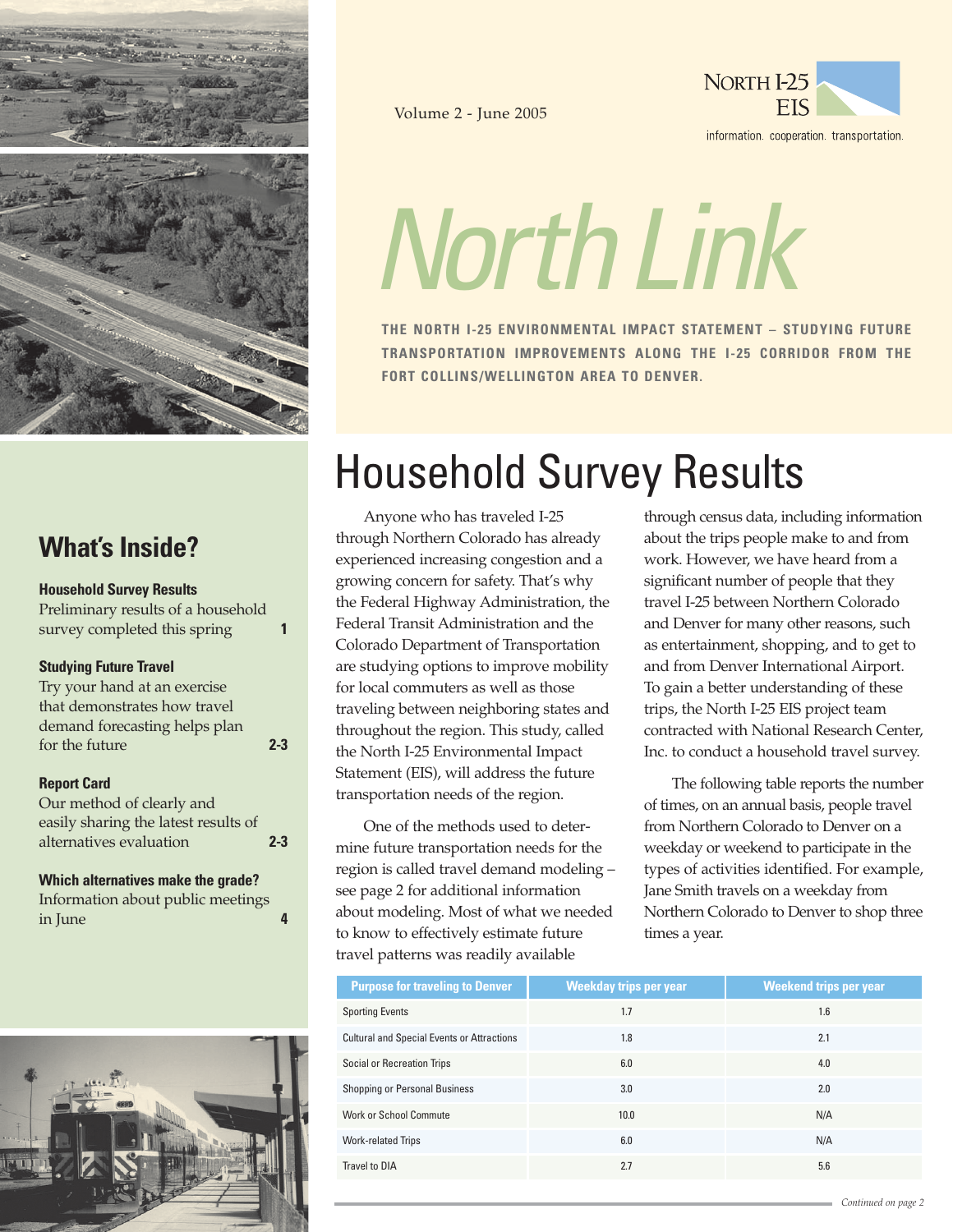

#### Survey Results *(continued from page 1)*

**One other interesting point:**  approximately 46 percent of travelers said they regularly avoid traveling on I-25. The top reasons given include too much congestion, a sense of not feeling safe, and that it takes longer than other routes.

Additional findings along with information about the methodology used to conduct the survey will be available at the public meetings in June. Please see page 4 for public meeting dates and locations.

# Studying Future Travel



A key basis for evaluation of the transportation alternatives is future travel estimates. A computerized model has been developed that simulates multimodal (roadway and transit) travel on the transportation system. Future alternative transportation system scenarios are coded into the model, along with estimates of future population and employment, obtained from the North Front Range Metropolitan Planning Organization

(NFRMPO) and the Denver Regional Council of Governments (DRCOG). The North I-25 EIS travel forecast model turns the future population and employment into trips of different kinds – work trips, shopping trips, etc. The model results include estimates of traffic volumes on roads and transit patronage on bus and potential rail lines. The modeling process helps us understand the alternatives, in terms of their effectiveness to serve the future population and their impacts on the environment.

# Report Card

Evaluation of alternatives involves collecting and analyzing detailed information related to the categories of purpose and need, practicability and environment. As a way to clearly and easily share the results of this effort, we are developing report cards for each of the alternatives. The report cards will reflect the grades including S, NI and U (Satisfactory, Needs Improvement or Unsatisfactory), and will include our preliminary recommendations for which alternatives should advance for additional evaluation. The completed report cards will be presented at the public meetings in June. Here is an example of what the report card will look like, as well as an explanation of the grading system used.

Alternatives will be given a grade of S, NI or U according to how well they address the subject areas as they are described above. Here is how the grades are assigned.

**Satisfactory:** An alternative will receive a "satisfactory" grade if it addresses the criteria identified for the subject. These would be considered stand-alone alternatives, meaning the

alternatives could be a primary component of an acceptable transportation solution. For example, a highway alternative will receive a "satisfactory" grade for Purpose and Need if it provides sufficient capacity to comfortably serve future traffic volumes in a safe manner. Under Environment a "satisfactory" grade will be given to alternatives that will not be likely to have a significant impact on the environment.

**Needs Improvement:** Alternatives that receive this grade may not fully meet the criteria but if modified, or combined with other improvements, may justify further consideration. These alternatives are considered complementary, meaning they are used to improve the functionality of a stand-alone alternative.

**Unsatisfactory:** If an alternative is identified as being too costly, doesn't serve a significant number of travelers, or has the potential to significantly affect the environment it would be given an "unsatisfactory" grade. An unsatisfactory grade will result in an alternative not being recommended for further evaluation.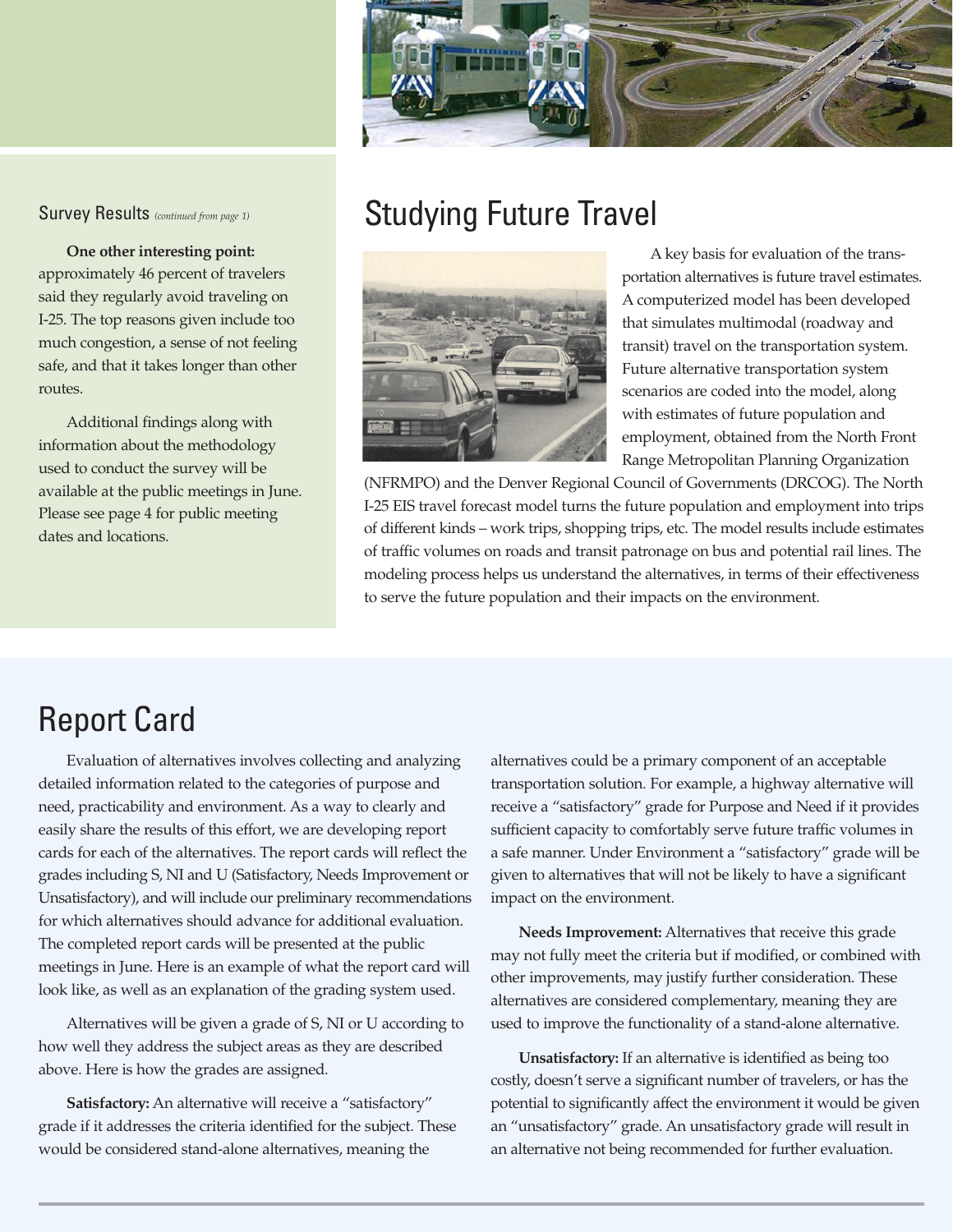

# What is a Travel Demand Model?

A travel simulation program that uses a road network connecting population and employment locations.

#### Here is what the model does:

- Simulates people traveling between home, work, shopping, entertainment, etc.
- Finds the quickest route for each trip.

This example model has 6 zones and 9 roadway links. Can you find the quickest route from home to work?

Now envision a model that connects the Northern Colorado cities with metropolitan Denver and has 3,500 zones and 21,000 roadway links, and you have the North I-25 EIS Travel Demand Model.

LEGEND







# Contact Us

### **North I-25 EIS Project Office**

Phone: (970) 352-5455 (303) 779-3384 Web site: www.cdot.info/northi25eis/ Mail: CDOT Engineering Office 2207 E. Highway 402 Loveland, CO 80537

### **Project Team**

Jean Wallace, P.E., Federal Highway Administration; David Beckhouse, Federal Transit Administration; David M. Martinez, P.E., CDOT Project Manager; Tom Anzia, P.E., Project Manager; Gina McAfee, AICP, Deputy Project Manager; Kim Podobnik, APR, Public Involvement Manager

|                                                                                                                                                                                                                                                                                                                                       | E C T<br>s<br>U<br>B J                                                                                                                                                                                |                                                                                                                                                                                                                                                                    |                                                                                                                                                                                                                                                                  |                                                                          |
|---------------------------------------------------------------------------------------------------------------------------------------------------------------------------------------------------------------------------------------------------------------------------------------------------------------------------------------|-------------------------------------------------------------------------------------------------------------------------------------------------------------------------------------------------------|--------------------------------------------------------------------------------------------------------------------------------------------------------------------------------------------------------------------------------------------------------------------|------------------------------------------------------------------------------------------------------------------------------------------------------------------------------------------------------------------------------------------------------------------|--------------------------------------------------------------------------|
|                                                                                                                                                                                                                                                                                                                                       | <b>PURPOSE</b><br>and<br><b>NEED</b>                                                                                                                                                                  | <b>PRACTICABILITY</b>                                                                                                                                                                                                                                              | <b>ENVIRONMENT</b>                                                                                                                                                                                                                                               | <b>FINAL</b><br><b>GRADE</b>                                             |
| <b>HIGHWAY</b><br><b>ALTERNATIVES</b><br>O Widen I-25<br>New Toll Lanes on I-25<br>$\circ$<br><b>High Occupancy Vehicle Lanes</b><br>$\circ$<br>O Improve Parallel Roads (US 85,<br><b>US 287)</b><br><b>Build New Parallel Arterial</b><br>$\circ$<br><b>Build New Highway</b><br>$\circ$<br><b>Congestion Management</b><br>$\circ$ | The grade in this subject area<br>will reflect how well each<br>alternative addresses safety<br>concerns and future travel<br>demand on I-25.                                                         | Considerations in this subject<br>area include how much each<br>alternative costs as compared<br>to the other alternatives.                                                                                                                                        | The grade in this subject area<br>will reflect how much impact<br>to the human environment<br>each alternative will have as<br>compared to the others, as well<br>as how much impact it will<br>have to the natural<br>environment as compared to<br>the others. | Alternatives will<br>receive a cumulative<br>grade of S, NI or U.        |
| <b>TRANSIT</b><br><b>ALTERNATIVES</b><br><b>O</b> Bus Rapid Transit<br>O High Speed Rail<br><b>O</b> Light Rail<br><b>Commuter Rail</b>                                                                                                                                                                                               | Each transit alternative will<br>be graded on how well it<br>serves population and<br>employment centers, how well<br>it serves prominent travel<br>patterns, and how much<br>ridership it generates. | In this subject area, each<br>transit alternative will be<br>graded on cost as compared<br>to other alternatives, how well<br>suited each is to longer-<br>distance trips, and how much<br>coordination with transit<br>agencies or other agencies is<br>required. | The grade in this subject area<br>will reflect how much impact<br>to the human environment<br>each alternative will have as<br>compared to the others, as well<br>as how much impact it will<br>have to the natural<br>environment as compared to<br>the others. | <b>Alternatives will</b><br>receive a cumulative<br>grade of S, NI or U. |